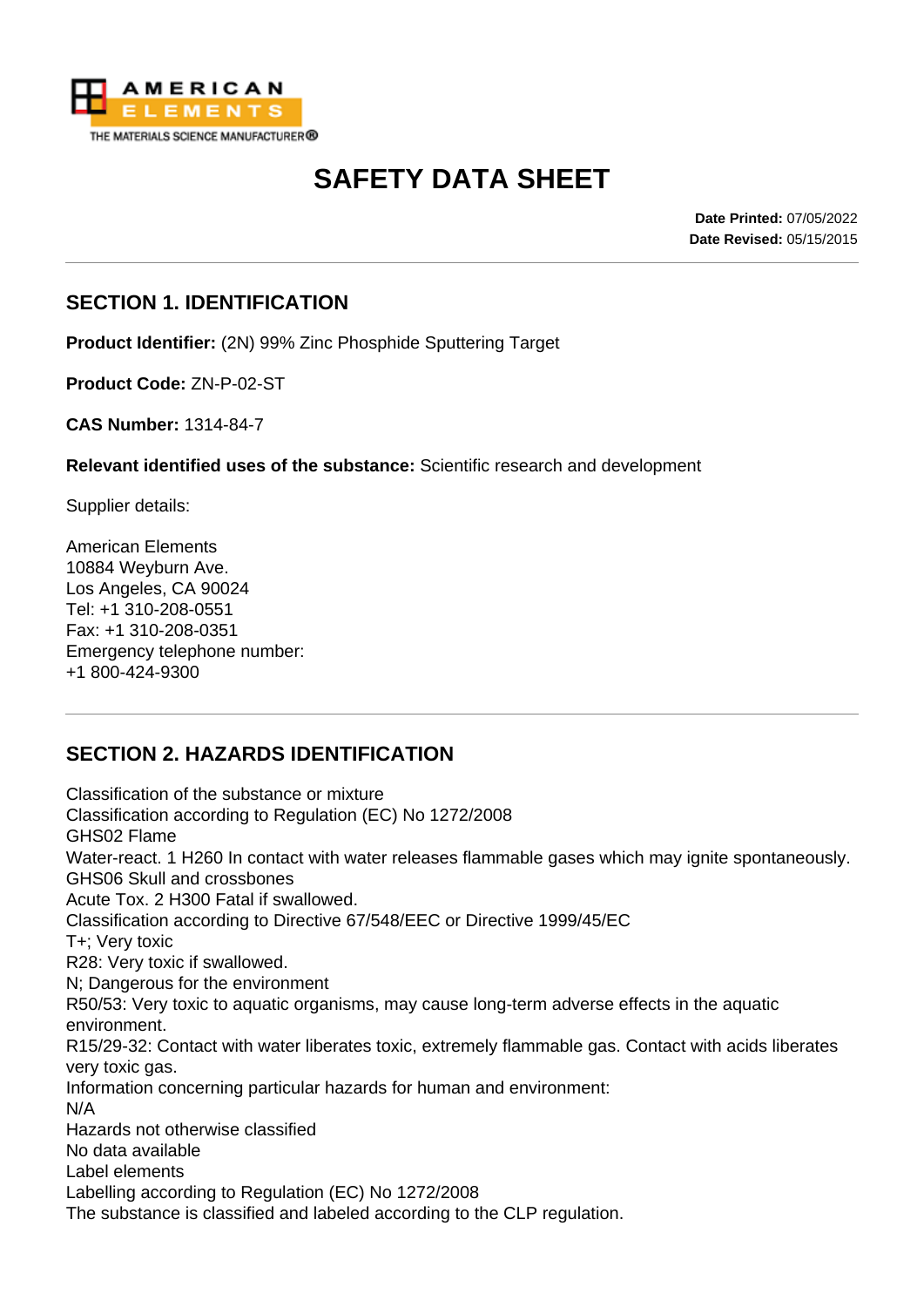

GHS02 GHS06 Signal word Danger Hazard statements H260 In contact with water releases flammable gases which may ignite spontaneously. H300 Fatal if swallowed. Precautionary statements P231+P232 Handle under inert gas. Protect from moisture. P280 Wear protective gloves/protective clothing/eye protection/face protection. P233 Keep container tightly closed. P301+P310 IF SWALLOWED: Immediately call a POISON CENTER/ doctor/... P405 Store locked up. P501 Dispose of contents/container in accordance with local/regional/national/international regulations. WHMIS classification B6 - Reactive flammable material D1A - Very toxic material causing immediate and serious toxic effects F - Dangerously reactive material Classification system HMIS ratings (scale 0-4) (Hazardous Materials Identification System) HEALTH FIRE **REACTIVITY** 3  $\Omega$ 3 Health (acute effects)  $=$  3  $Flammability = 0$ Physical Hazard  $= 3$ Other hazards Results of PBT and vPvB assessment PBT: N/A vPvB: N/A

#### **SECTION 3. COMPOSITION/INFORMATION ON INGREDIENTS**

**Substances** CAS No. / Substance Name: 1314-84-7 Zinc phosphide Identification number(s): EC number: 215-244-5 Index number: 015-006-00-9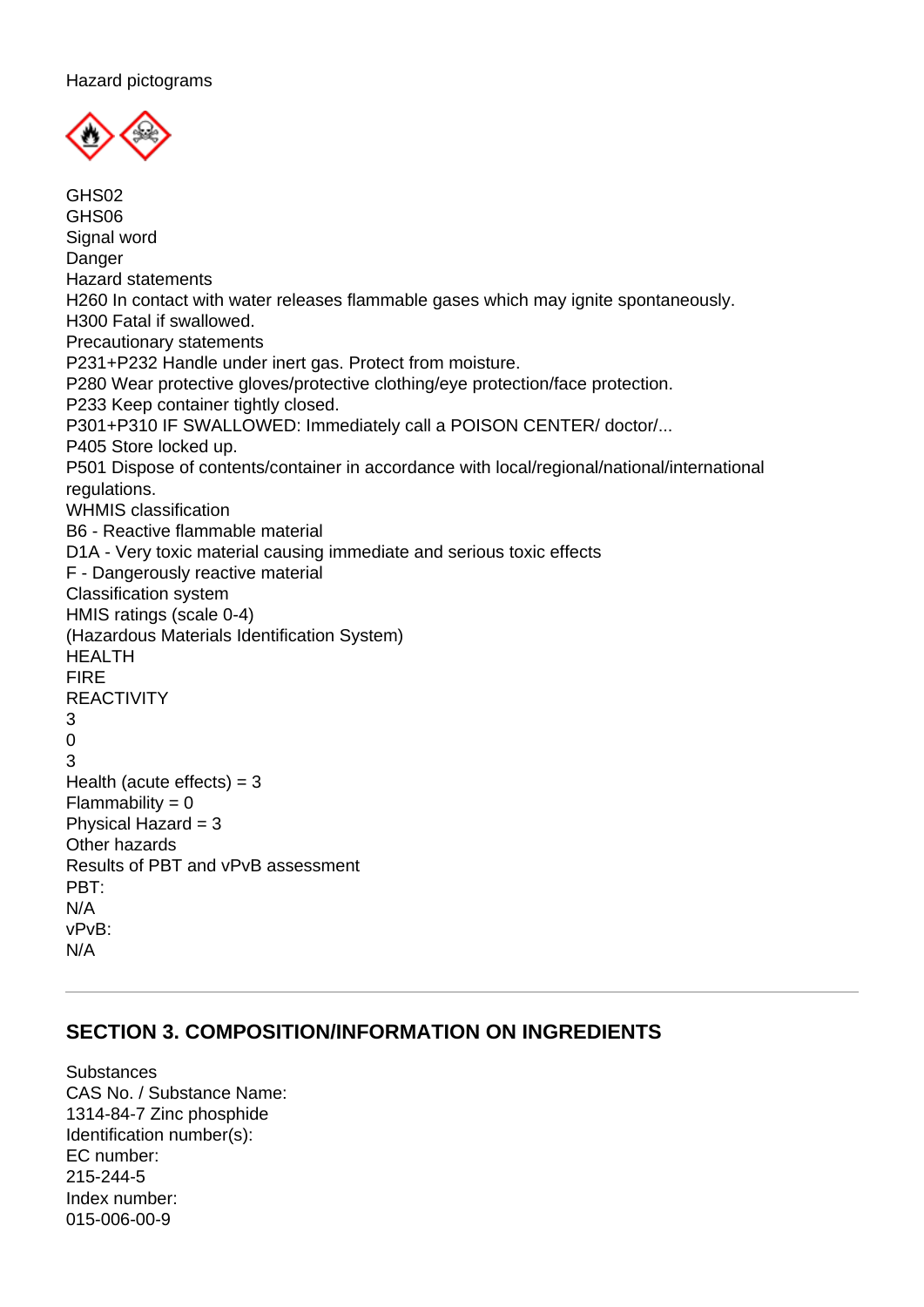### **SECTION 4. FIRST AID MEASURES**

Description of first aid measures General information Immediately remove any clothing soiled by the product. In case of irregular breathing or respiratory arrest provide artificial respiration. If inhaled: Supply patient with fresh air. If not breathing, provide artificial respiration. Keep patient warm. Seek immediate medical advice. In case of skin contact: Immediately wash with soap and water; rinse thoroughly. Seek immediate medical advice. In case of eye contact: Rinse opened eye for several minutes under running water. Consult a physician. If swallowed: Do not induce vomiting; immediately call for medical help. Information for doctor Most important symptoms and effects, both acute and delayed No data available Indication of any immediate medical attention and special treatment needed No data available

# **SECTION 5. FIREFIGHTING MEASURES**

Extinguishing media Suitable extinguishing agents CO2, sand, extinguishing powder. Do not use water. For safety reasons unsuitable extinguishing agents **Water** Special hazards arising from the substance or mixture If this product is involved in a fire, the following can be released: Metal oxide fume Phosphorus oxides Advice for firefighters Protective equipment: Wear self-contained respirator. Wear fully protective impervious suit.

# **SECTION 6. ACCIDENTAL RELEASE MEASURES**

Personal precautions, protective equipment and emergency procedures Mount respiratory protective device. Use personal protective equipment. Keep unprotected persons away. Ensure adequate ventilation Keep away from ignition sources Environmental precautions: Do not allow material to be released to the environment without official permits. Do not allow product to enter drains, sewage systems, or other water courses. Do not allow material to penetrate the ground or soil. Methods and materials for containment and cleanup: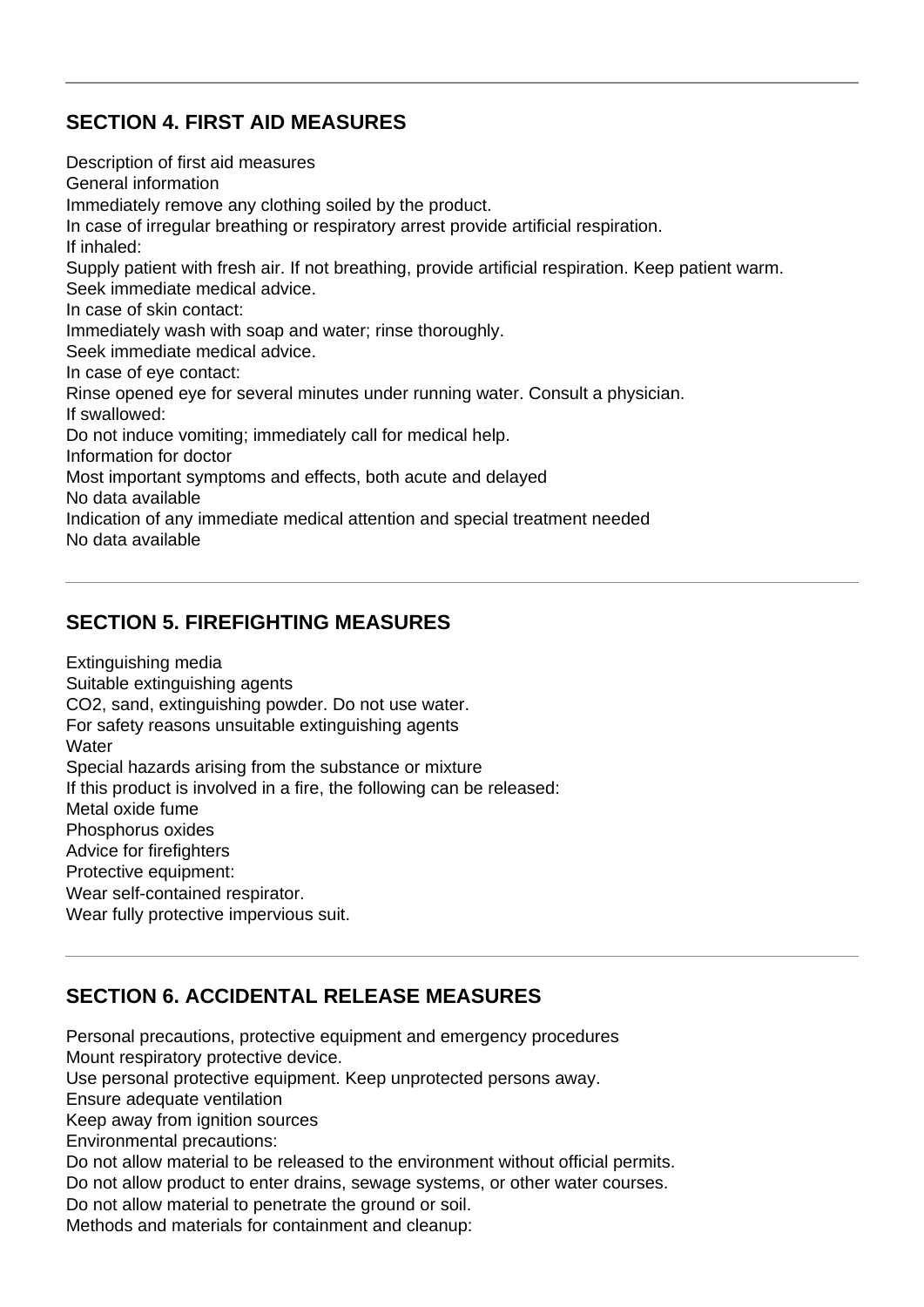Keep away from ignition sources. Dispose of contaminated material as waste according to section 13. Ensure adequate ventilation. Do not flush with water or aqueous cleansing agents Prevention of secondary hazards: Keep away from ignition sources. Reference to other sections See Section 7 for information on safe handling See Section 8 for information on personal protection equipment. See Section 13 for disposal information.

#### **SECTION 7. HANDLING AND STORAGE**

#### **Handling**

Precautions for safe handling Handle under dry protective gas. Keep container tightly sealed. Store in cool, dry place in tightly closed containers. Ensure good ventilation at the workplace. Information about protection against explosions and fires: The product is not flammable Conditions for safe storage, including any incompatibilities Requirements to be met by storerooms and receptacles: No special requirements. Information about storage in one common storage facility: Store away from oxidizing agents. Do not store together with acids. Store away from water/moisture. Further information about storage conditions: Store under dry inert gas. This product is moisture sensitive. Keep container tightly sealed. Store in cool, dry conditions in well-sealed containers. Protect from humidity and water. Specific end use(s) No data available

# **SECTION 8. EXPOSURE CONTROLS/PERSONAL PROTECTION**

Additional information about design of technical systems: Properly operating chemical fume hood designed for hazardous chemicals and having an average face velocity of at least 100 feet per minute. Control parameters Components with limit values that require monitoring at the workplace: Not required. Additional information: No data Exposure controls Personal protective equipment Follow typical protective and hygienic practices for handling chemicals. Keep away from foodstuffs, beverages and feed.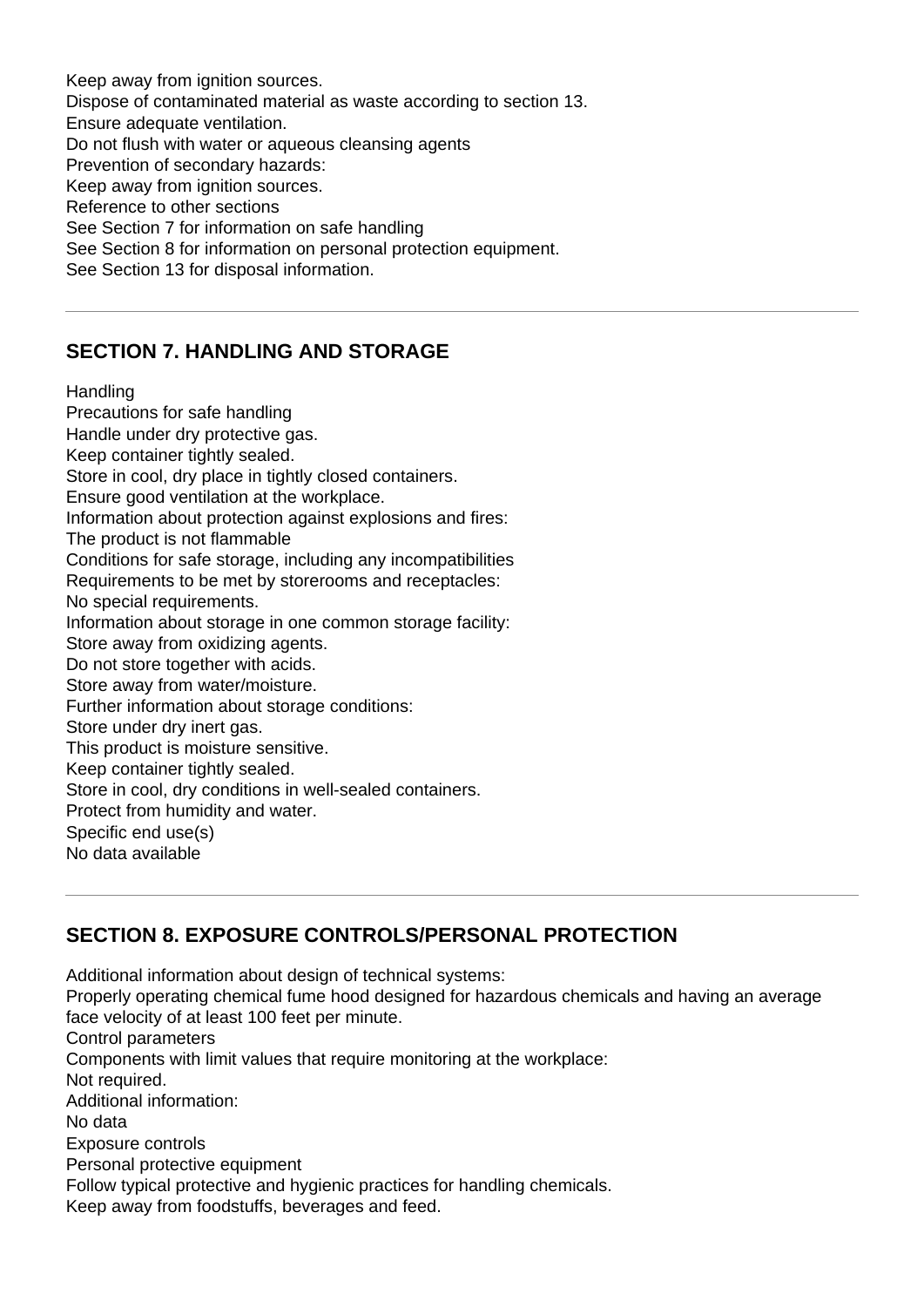Remove all soiled and contaminated clothing immediately. Wash hands before breaks and at the end of work. Maintain an ergonomically appropriate working environment. Breathing equipment: Use suitable respirator when high concentrations are present. Protection of hands: Impervious gloves Inspect gloves prior to use. Suitability of gloves should be determined both by material and quality, the latter of which may vary by manufacturer. Penetration time of glove material (in minutes) No data available Eye protection: Safety glasses Full face protection Body protection: Protective work clothing.

#### **SECTION 9. PHYSICAL AND CHEMICAL PROPERTIES**

Information on basic physical and chemical properties Appearance: Form: Powder or solid Color: Dark grey Odor: Characteristic Odor threshold: No data available. pH: N/A Melting point/Melting range: 420 °C (788 °F) Boiling point/Boiling range: 1100 °C (2012 °F) Sublimation temperature / start: No data available Flammability (solid, gas) Contact with water liberates extremely flammable gases. Ignition temperature: No data available Decomposition temperature: No data available Autoignition: No data available. Danger of explosion: No data available. Explosion limits: Lower: No data available Upper: No data available Vapor pressure: N/A Density at 20 °C (68 °F): 4.55 g/cm<sup>3</sup> (37.97 lbs/gal) Relative density No data available. Vapor density N/A Evaporation rate N/A Solubility in Water (H<sub>2</sub>O): Contact with water releases flammable gases Partition coefficient (n-octanol/water): No data available. Viscosity: Dynamic: N/A Kinematic: N/A Other information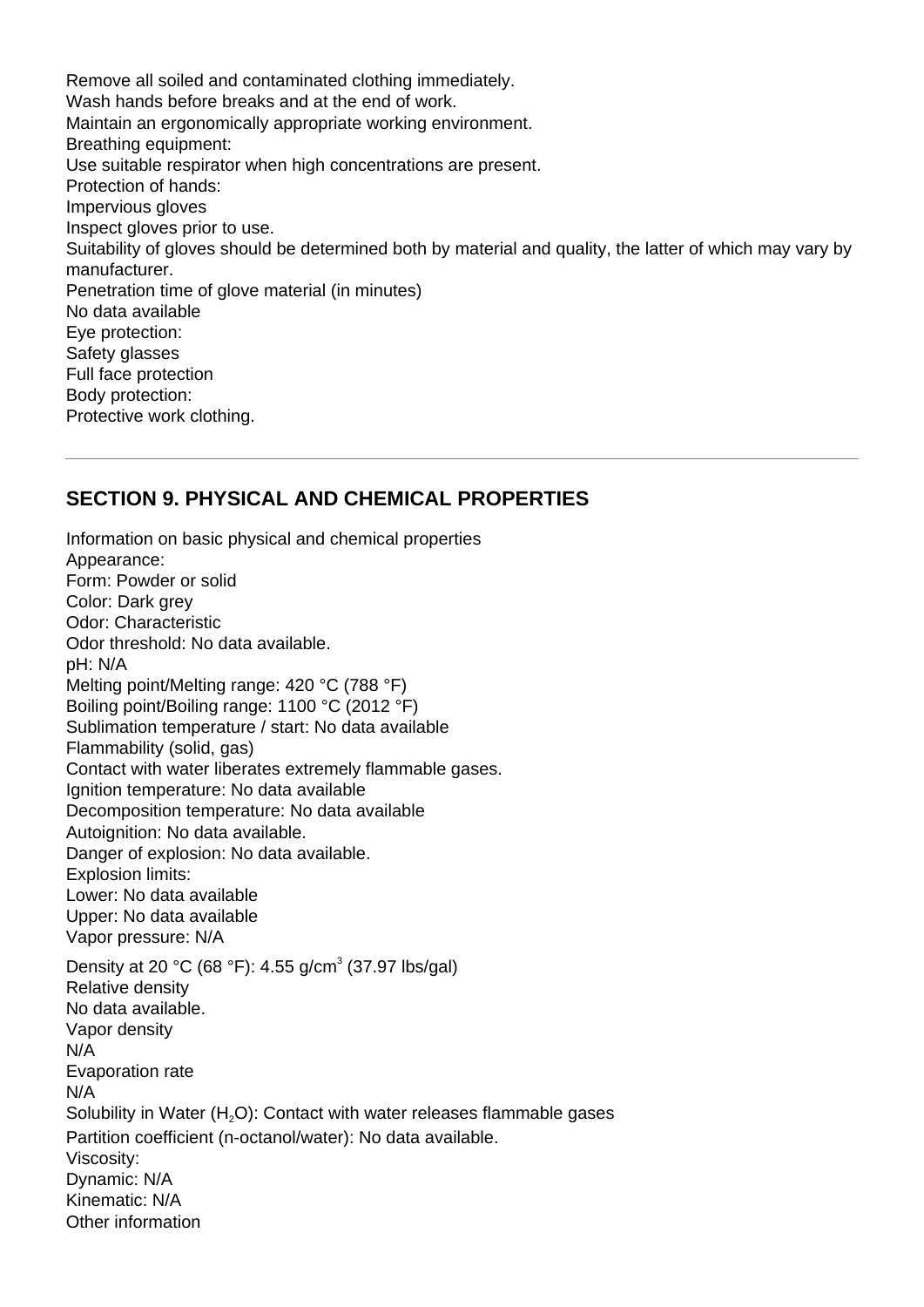# **SECTION 10. STABILITY AND REACTIVITY**

**Reactivity** 

In contact with water releases flammable gases which may ignite spontaneously. Contact with acids liberates very toxic gas. Chemical stability Stable under recommended storage conditions. Thermal decomposition / conditions to be avoided: Decomposition will not occur if used and stored according to specifications. Possibility of hazardous reactions Contact with water releases flammable gases Contact with water releases toxic gases Contact with acids releases toxic gases Contact with acids liberates very toxic gas. Conditions to avoid No data available Incompatible materials: Acids Water/moisture Hazardous decomposition products: Metal oxide fume Phosphorus oxides (e.g. P2O5)

# **SECTION 11. TOXICOLOGICAL INFORMATION**

Information on toxicological effects Acute toxicity: Fatal if swallowed. The Registry of Toxic Effects of Chemical Substances (RTECS) contains acute toxicity data for components in this product. LD/LC50 values that are relevant for classification: Oral LD50 12 mg/kg (rat) Skin irritation or corrosion: May cause irritation Eye irritation or corrosion: May cause irritation Sensitization: No sensitizing effects known. Germ cell mutagenicity: No effects known. Carcinogenicity: No classification data on carcinogenic properties of this material is available from the EPA, IARC, NTP, OSHA or ACGIH. Reproductive toxicity: No effects known. Specific target organ system toxicity - repeated exposure: No effects known. Specific target organ system toxicity - single exposure: No effects known.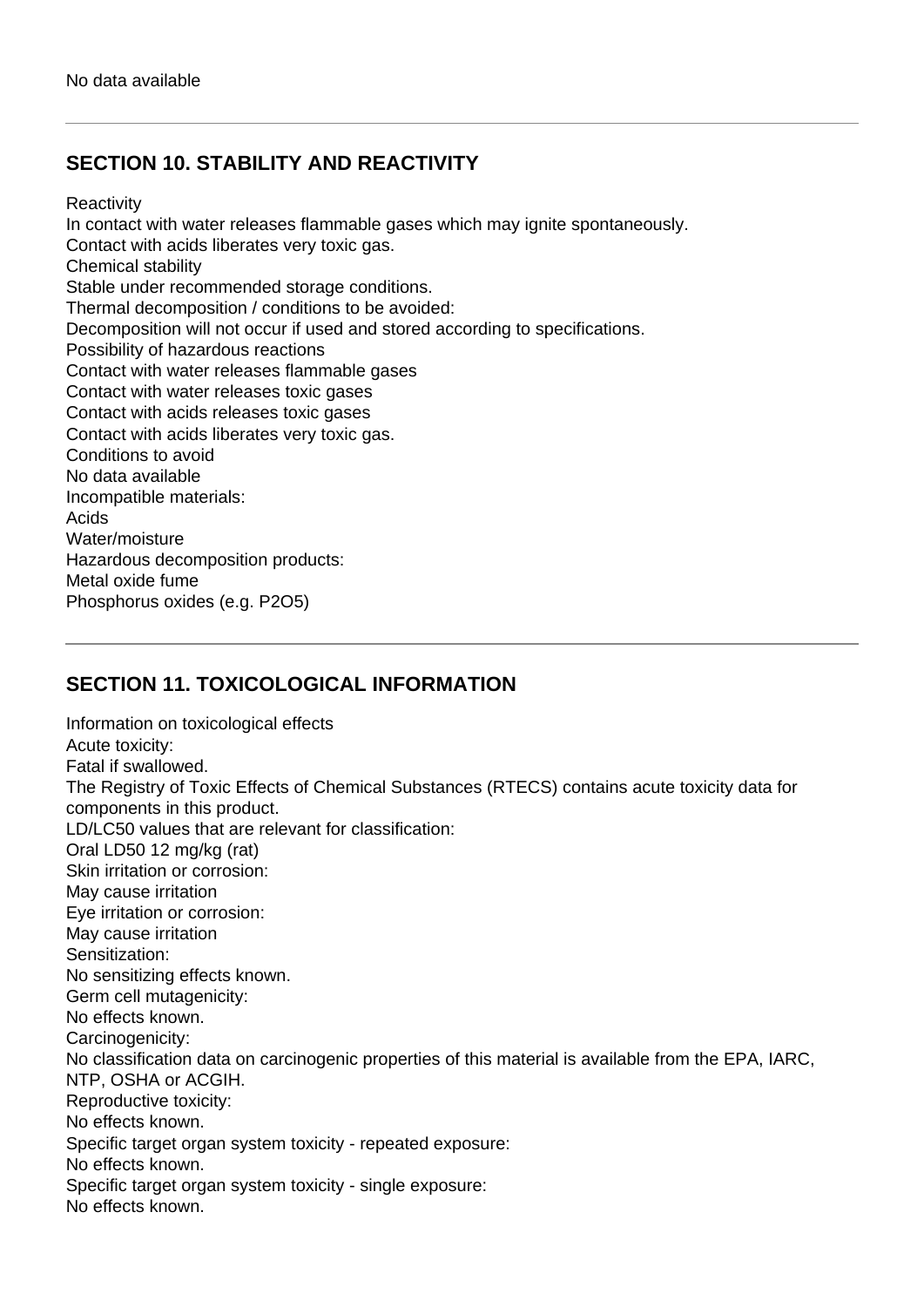Aspiration hazard: No effects known. Subacute to chronic toxicity: The Registry of Toxic Effects of Chemical Substances (RTECS) contains multiple dose toxicity data for this substance. Additional toxicological information: To the best of our knowledge the acute and chronic toxicity of this substance is not fully known.

#### **SECTION 12. ECOLOGICAL INFORMATION**

**Toxicity** Aquatic toxicity: No data available Persistence and degradability No data available Bioaccumulative potential No data available Mobility in soil No data available Ecotoxical effects: Remark: Very toxic for aquatic organisms Additional ecological information: Do not allow material to be released to the environment without official permits. Do not allow product to reach groundwater, water courses, or sewage systems, even in small quantities. Danger to drinking water if even extremely small quantities leak into the ground. Also poisonous for fish and plankton in water bodies. May cause long lasting harmful effects to aquatic life. Avoid transfer into the environment. Very toxic for aquatic organisms Results of PBT and vPvB assessment PBT: N/A vPvB: N/A Other adverse effects No data available

# **SECTION 13. DISPOSAL CONSIDERATIONS**

Waste treatment methods Recommendation Consult official regulations to ensure proper disposal. Uncleaned packagings: Recommendation: Disposal must be made according to official regulations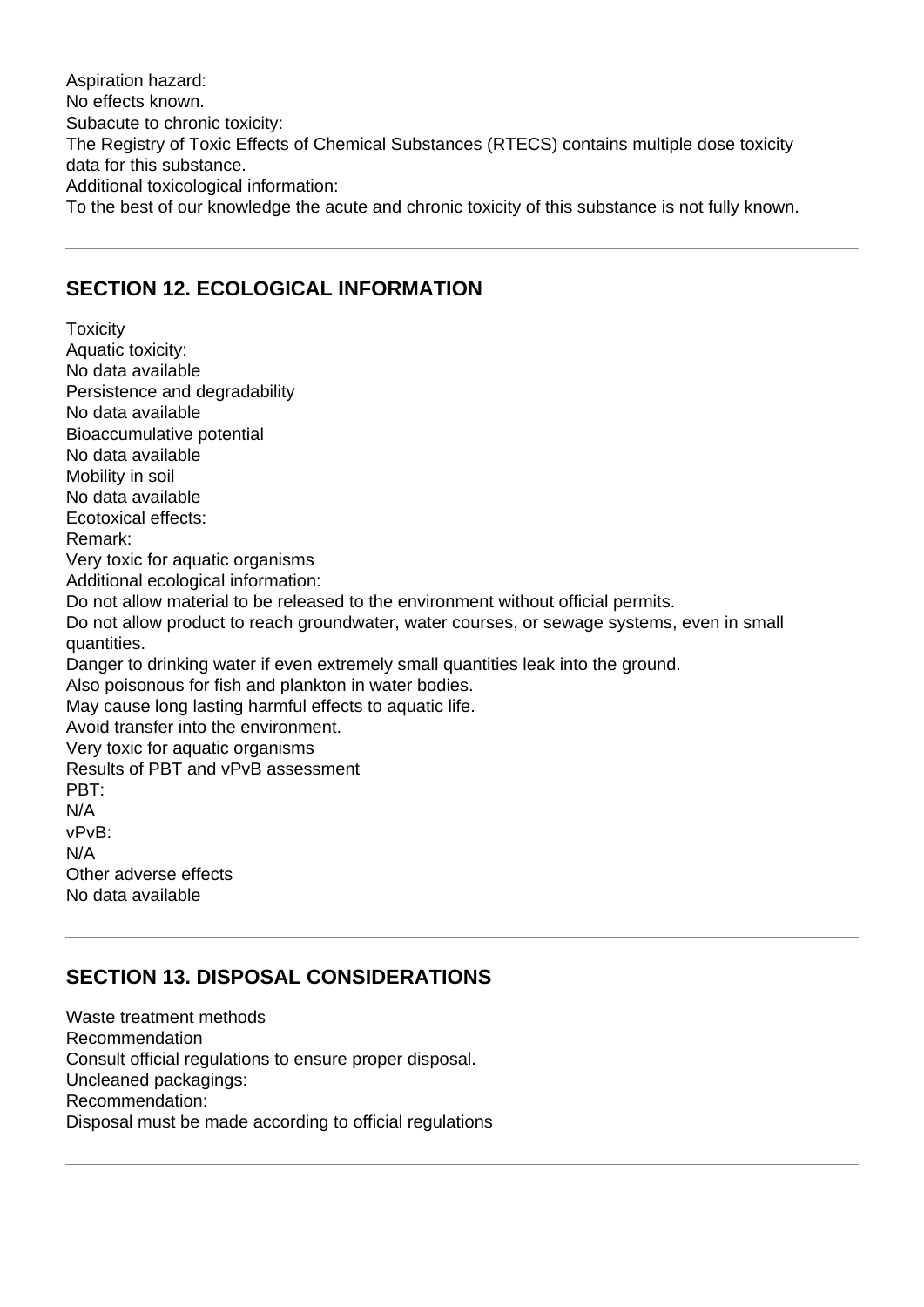# **SECTION 14. TRANSPORT INFORMATION**

UN-Number DOT, IMDG, IATA UN1714 UN proper shipping name DOT Zinc phosphide IMDG, IATA ZINC PHOSPHIDE Transport hazard class(es) DOT **Class** 4.3 Substances which, in contact with water, emit flammable gases. Label 4.3+6.1 **Class** 4.3 (WT2) Substances which, in contact with water, emit flammable gases Label 4.3+6.1 IMDG, IATA Class 4.3 Substances which, in contact with water, emit flammable gases. Label 4.3+6.1 Packing group DOT, IMDG, IATA I Environmental hazards: Environmentally hazardous substance, solid Special precautions for user Warning: Substances which, in contact with water, emit flammable gases EMS Number: F-G,S-N Segregation groups Heavy metals and their salts (including their organometallic compounds) Transport in bulk according to Annex II of MARPOL73/78 and the IBC Code N/A Transport/Additional information: DOT Marine Pollutant (DOT): No UN "Model Regulation": UN1714, Zinc phosphide, 4.3 (6.1), I

#### **SECTION 15. REGULATORY INFORMATION**

Safety, health and environmental regulations/legislation specific for the substance or mixture National regulations All components of this product are listed in the U.S. Environmental Protection Agency Toxic Substances Control Act Chemical substance Inventory. All components of this product are listed on the Canadian Non-Domestic Substances List (NDSL). SARA Section 313 (specific toxic chemical listings) 1314-84-7 Zinc phosphide California Proposition 65